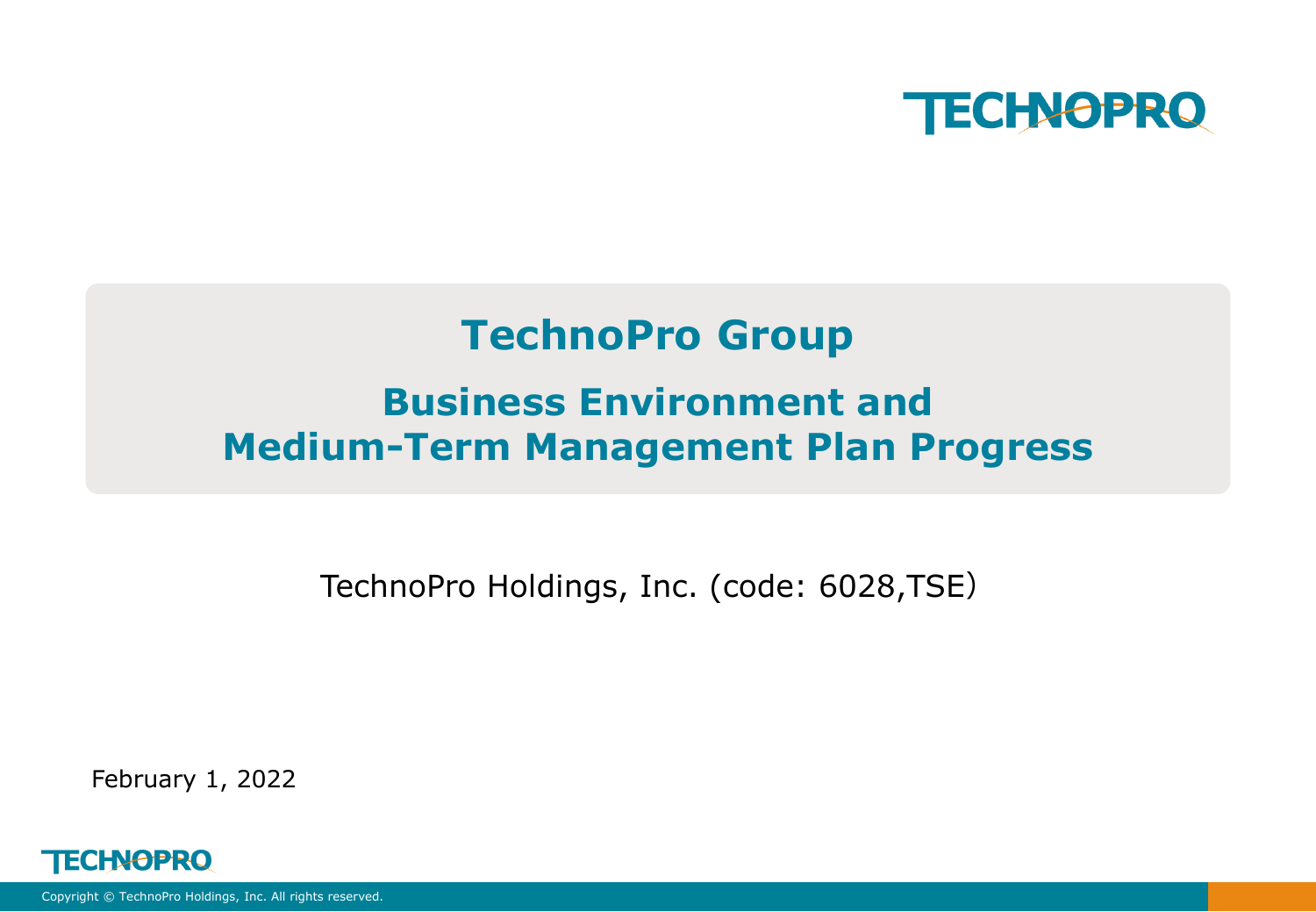|                                                            | Page          |
|------------------------------------------------------------|---------------|
| : Business Environment                                     | $\mathcal{L}$ |
| Medium-Term Management Plan<br>: "Evolution 2026" Progress |               |
| : Sustainability Management                                | 16            |
|                                                            |               |

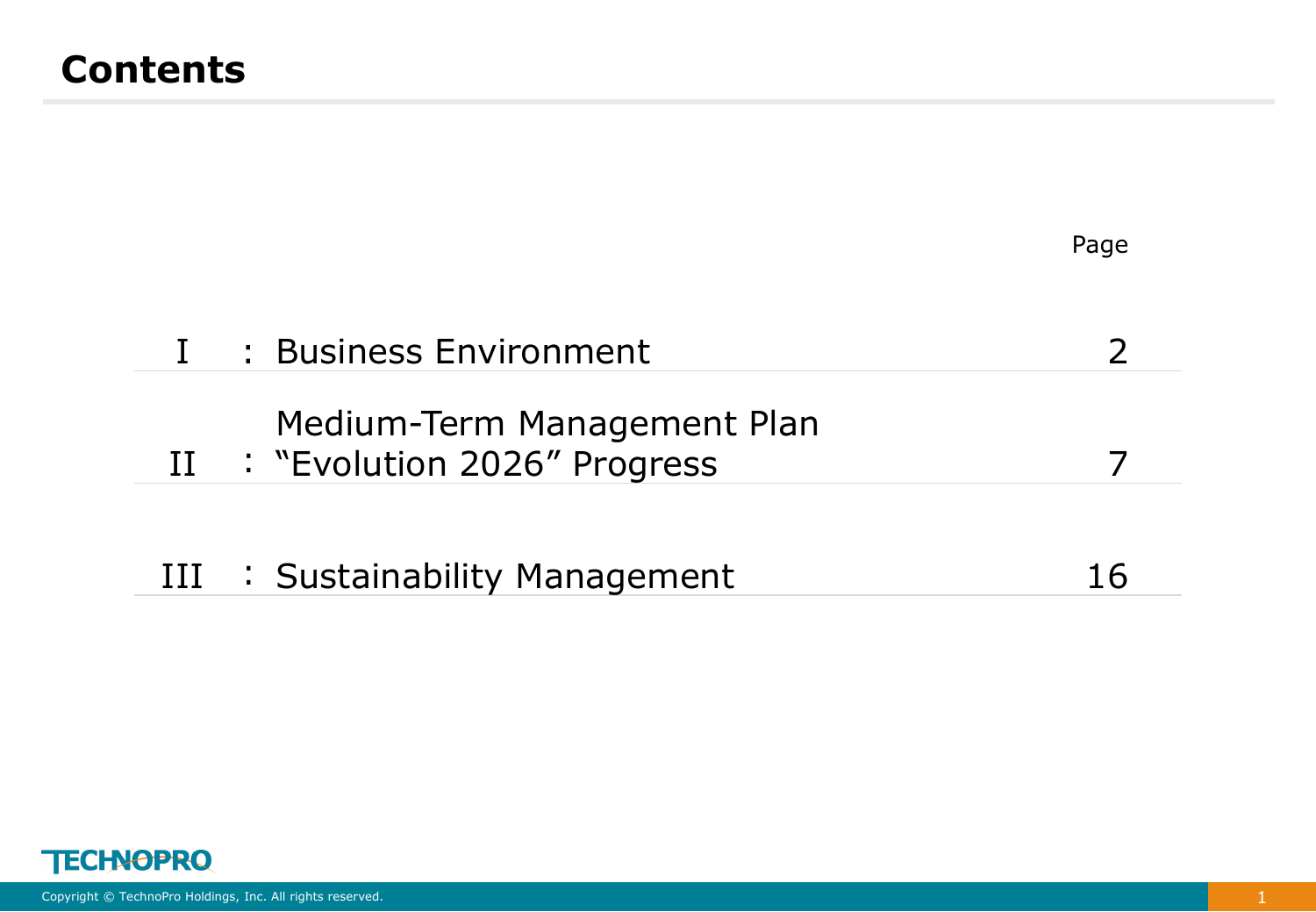## **Contract Renewal Ratio [Mar, Jun, Sep, Dec]**

- Terms of most staffing contracts are three or six months, therefore major contract renewal cycle occurs every three months (particularly in March, the contracts up for renewal reach around 80% of total contracts, and March contract renewal ratio usually tends to be around 90% since many projects end to coincide with the closing of our customers' fiscal year)
- There was no major decline in contract renewal ratio during the COVID-19 pandemic that began in 2020; the renewal ratio for December 2021 ended up with **93.5%**
- In March 2022, expects **contract renewal ratio of 90.4%, the same level as the previous year** (however, assuming around 1,500 engineers to return from assignment upon expiration of contract)

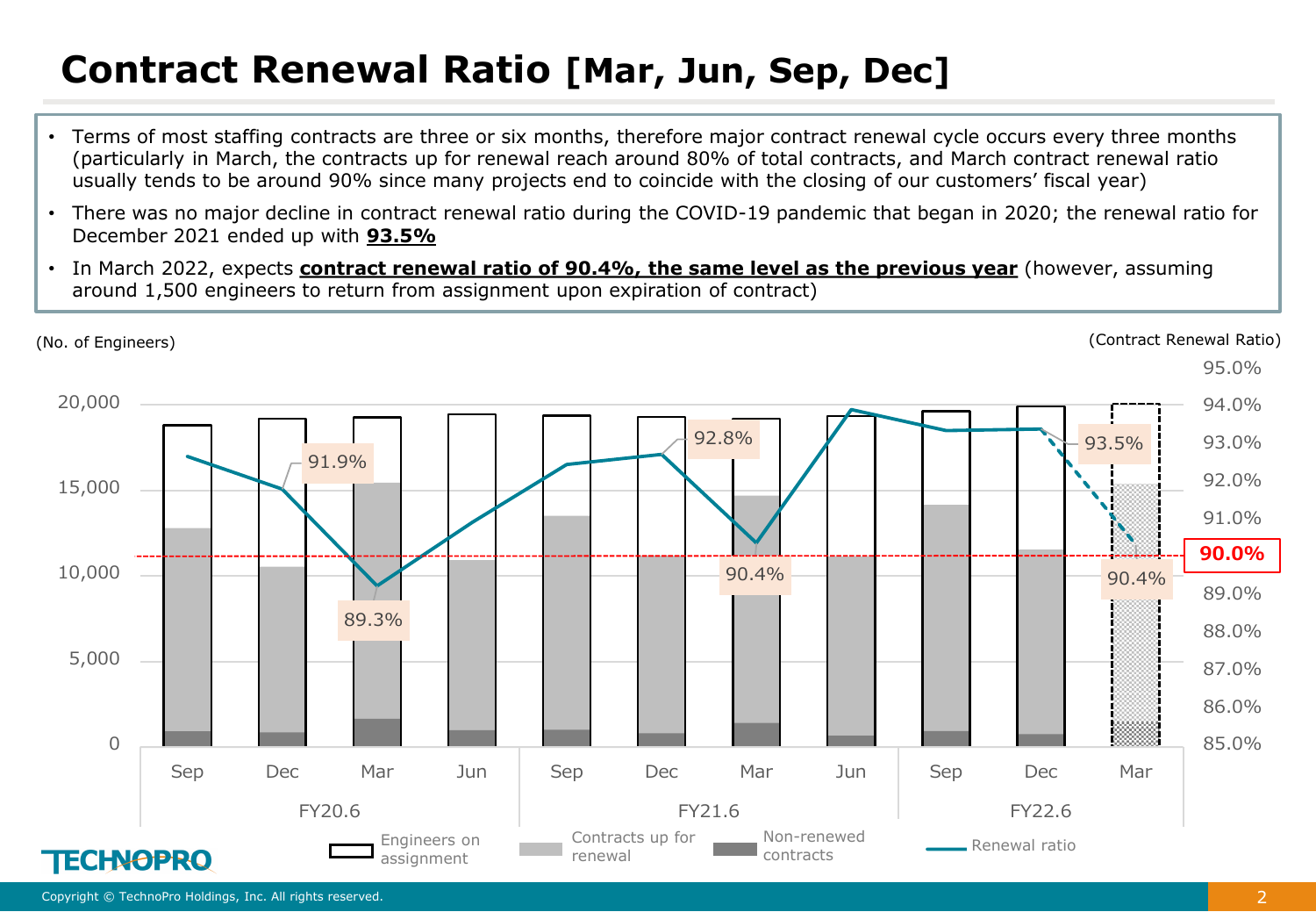# **New Orders Trend by "Technology" [Quarterly]**

- Although the number of new orders recovered from FY21.6 driven by promoting sales activities adapted to "with COVID-19" environment, customers continuously **tend to require higher experience and skill level for engineers** even in IT, the most in demand area
- In Machinery, **new orders for leading-edge technologies are increasing** mainly in areas such as Autonomous Driving, Electric Vehicle and IoT, while demand for conventional technologies is on the decline



† (1) Machinery: Machinery, Electric/Electronic, (2) IT: Embedded Control, Software Development/Maintenance, IT Infrastructure, (3) Chemical: Chemical, Biochemical, (4) Construction: Construction; (1) - (4) do not include Others (the same shall apply hereinafter)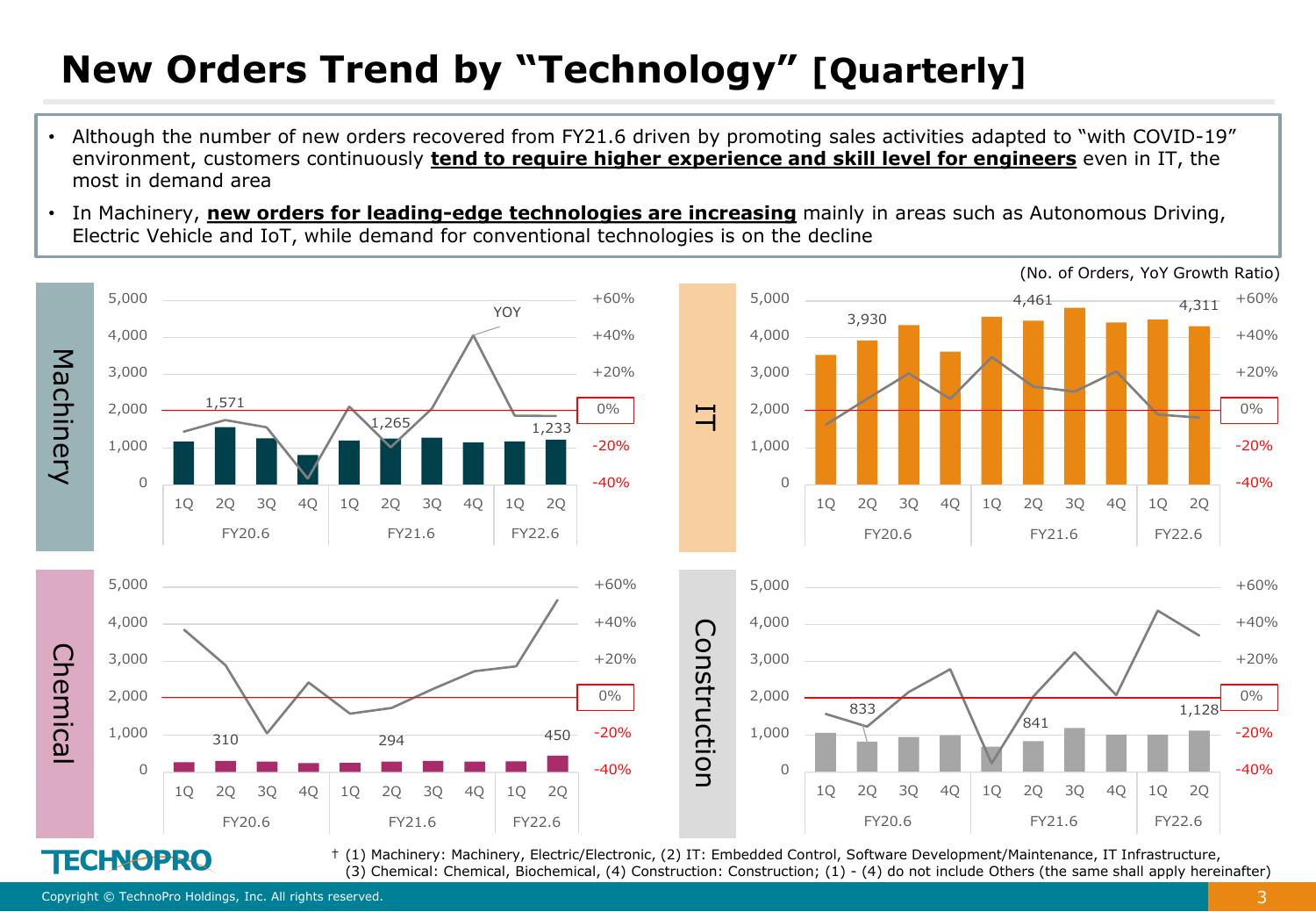# **Mid-career Recruitment by "Technology" [Quarterly]**

- Although had to spend some time to cultivate potential candidates pool since resuming mid-career hiring in Q2 FY21.6, established business operation **capable of steadily recruiting around 250 mid-career engineers every month** in FY22.6 without largely compromising on hiring criteria
- Amid **intensifying competition for seasoned or digital talent** especially in IT field, continuous effort to create attractive job opportunities is vital for recruitment and retention

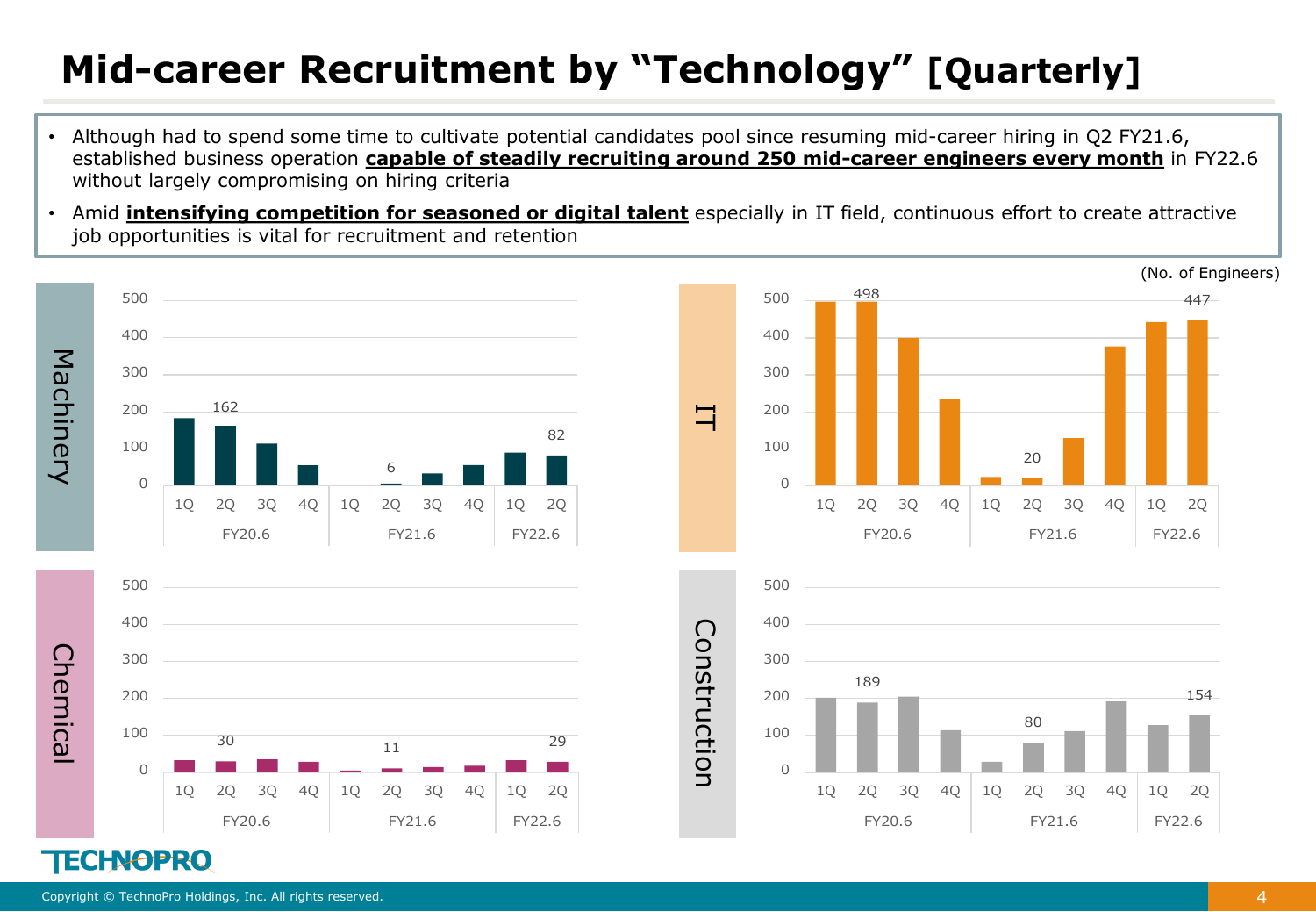# **IT Engineer Proportion by "Industry"**

- Customer demand for IT engineers is extremely growing regardless of industry
- Particularly in Transportation Equipment area mainly including automotive industry, its focus of the R&D activity is **shifting to hardware to software**, thereby the proportion of IT engineers has already exceeded 40%



of assigned engineers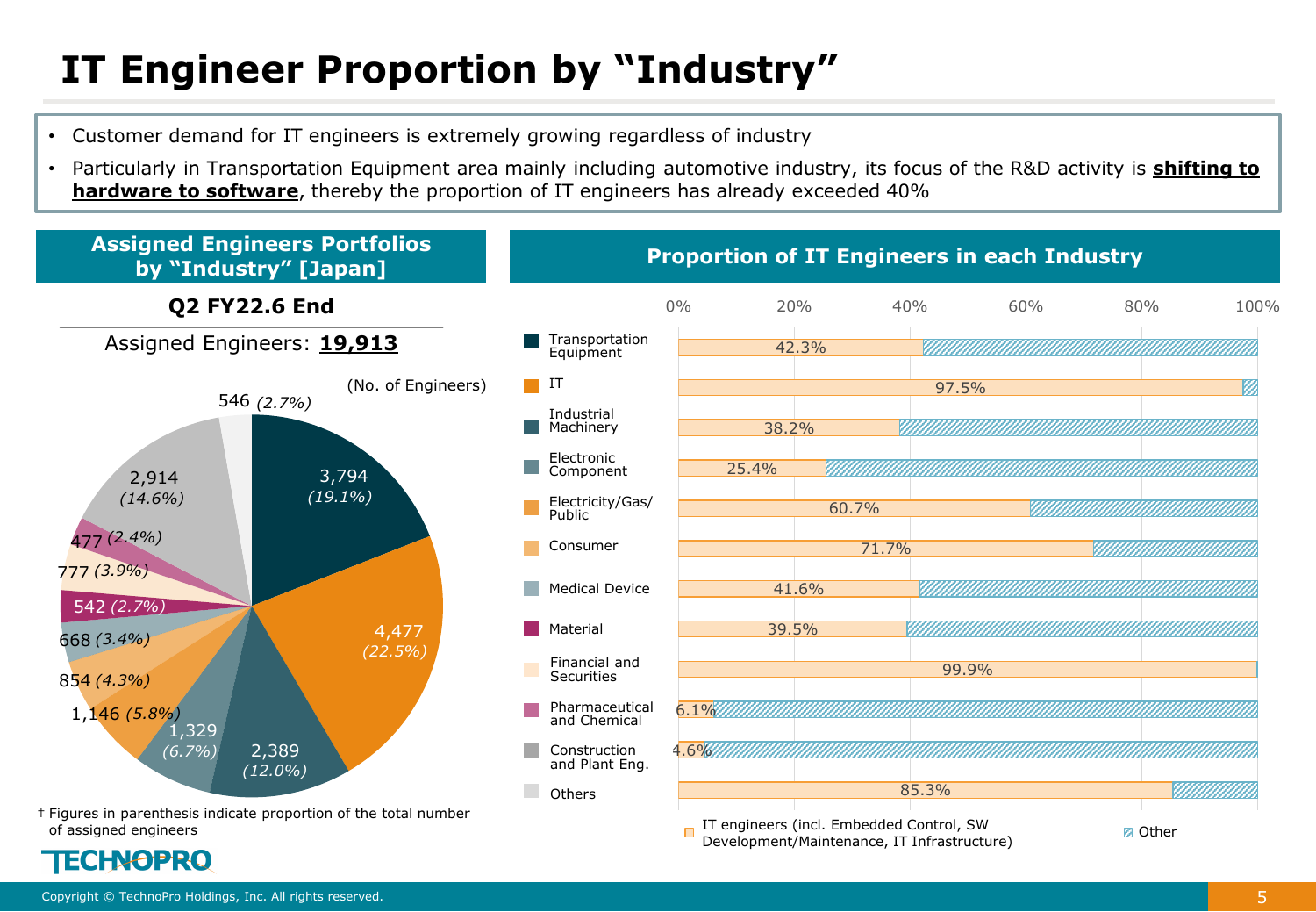|                                                               | Page |
|---------------------------------------------------------------|------|
| : Business Environment                                        |      |
| Medium-Term Management Plan<br>II : "Evolution 2026" Progress |      |
| III : Sustainability Management                               | 16   |
|                                                               |      |

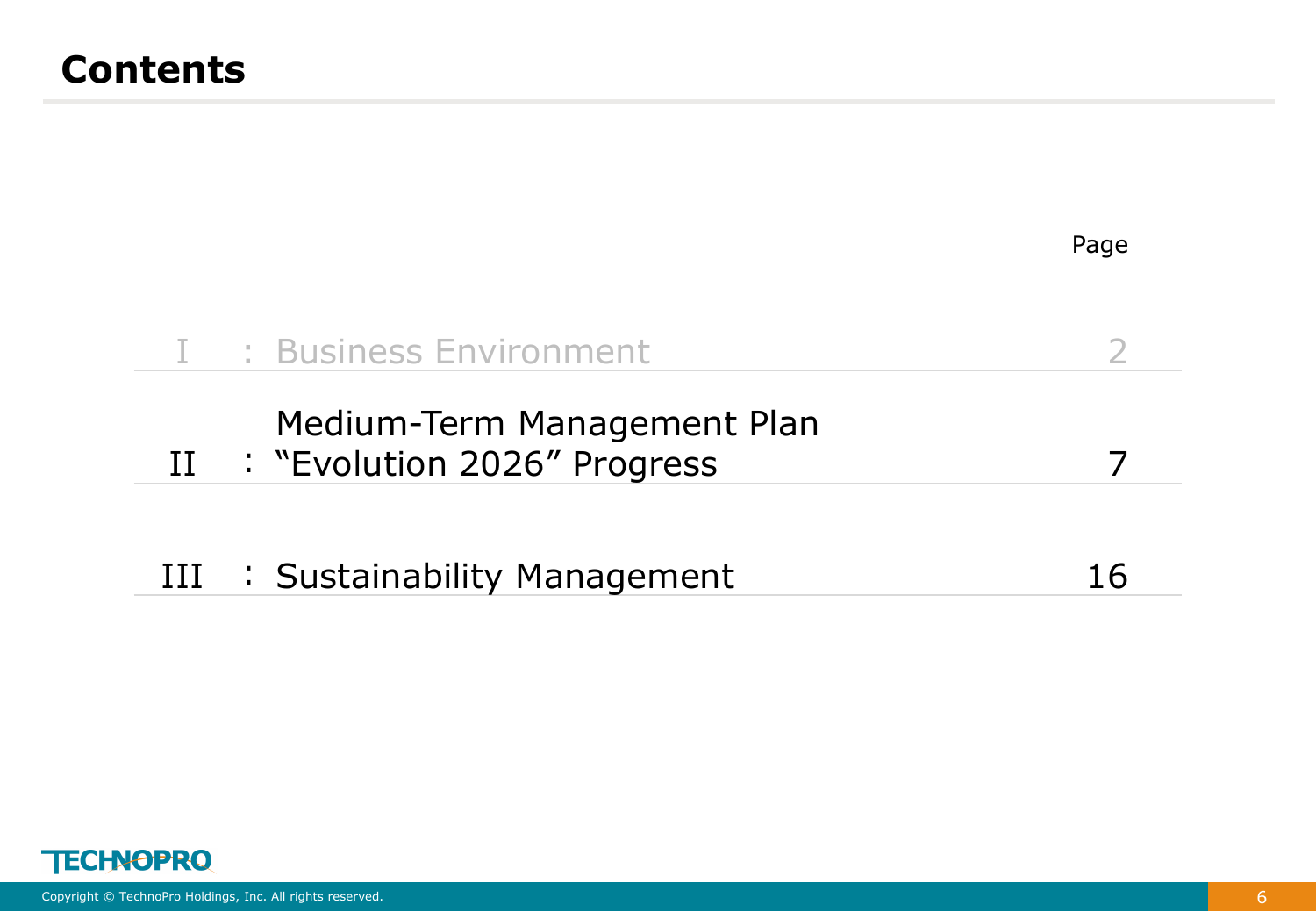# **Solution Business Positioning**

- Solution Business is included mainly in R&D Outsourcing and Overseas segments as shown in matrix diagram below
- GP margin in each segment is expected to expand along with an increase in the ratio of Solution Business, as it **generates higher GP margin**









### **TECHNOPRO**

† Excluding Construction Management Outsourcing, which also has solution services such as BIM or CIM, as its figures are still small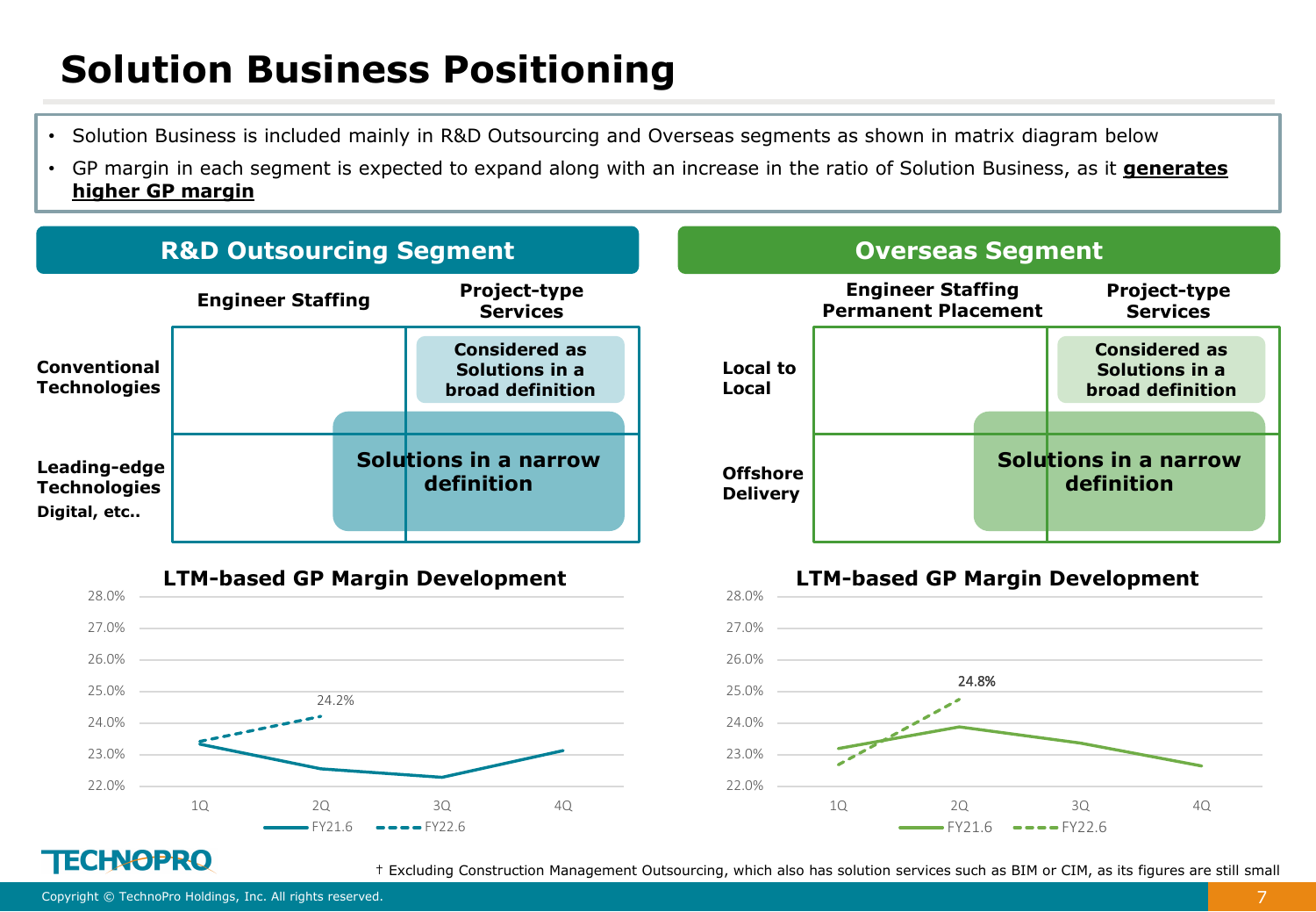# **Digital Technologies & Solution Offerings**



| <solution offerings=""></solution> |                              |                                               |                                  |  |  |  |  |  |  |  |
|------------------------------------|------------------------------|-----------------------------------------------|----------------------------------|--|--|--|--|--|--|--|
| Development Efficiency             | Production Efficiency        | AI/Data Analysis                              | IoT/System Development           |  |  |  |  |  |  |  |
| Cloud/Network                      | <b>Materials Informatics</b> | <b>Bioinformatics</b>                         | <i>i</i> -Construction           |  |  |  |  |  |  |  |
| ERP                                | Security                     | Local Authority<br><b>Business Consulting</b> | <b>Operational Efficiency</b>    |  |  |  |  |  |  |  |
| BPO                                | <b>IoT Platform</b>          | Surveying/Measuring                           | <b>Automotive Transformation</b> |  |  |  |  |  |  |  |

| <digital technologies=""></digital> |                                             |                                                   |                   |  |  |  |  |  |  |  |
|-------------------------------------|---------------------------------------------|---------------------------------------------------|-------------------|--|--|--|--|--|--|--|
| AI/ML                               | Data Science                                | <b>Sensor Fusion</b>                              | Edge Computing    |  |  |  |  |  |  |  |
| <b>Cloud Services</b>               | Cybersecurity                               | <b>Blockchain</b>                                 | 5G/6G Network     |  |  |  |  |  |  |  |
| FPGA (HDL Design)                   | <b>Sensor Sensing</b>                       | Semiconductor Design                              | Mechanical Design |  |  |  |  |  |  |  |
| Analysis (CAE)                      | <b>Advanced Manufacturing</b><br>Technology | Microcomputer Embedded<br><b>Control Software</b> | <b>ERP</b>        |  |  |  |  |  |  |  |
| UI/UX                               | BIM/CIM                                     | <b>RPA</b>                                        | <b>MBD/HILS</b>   |  |  |  |  |  |  |  |

### **TECHNOPRO**

† The COI will focus on technology trend and customer demand, revise its focus on digital technologies and solution offerings when needed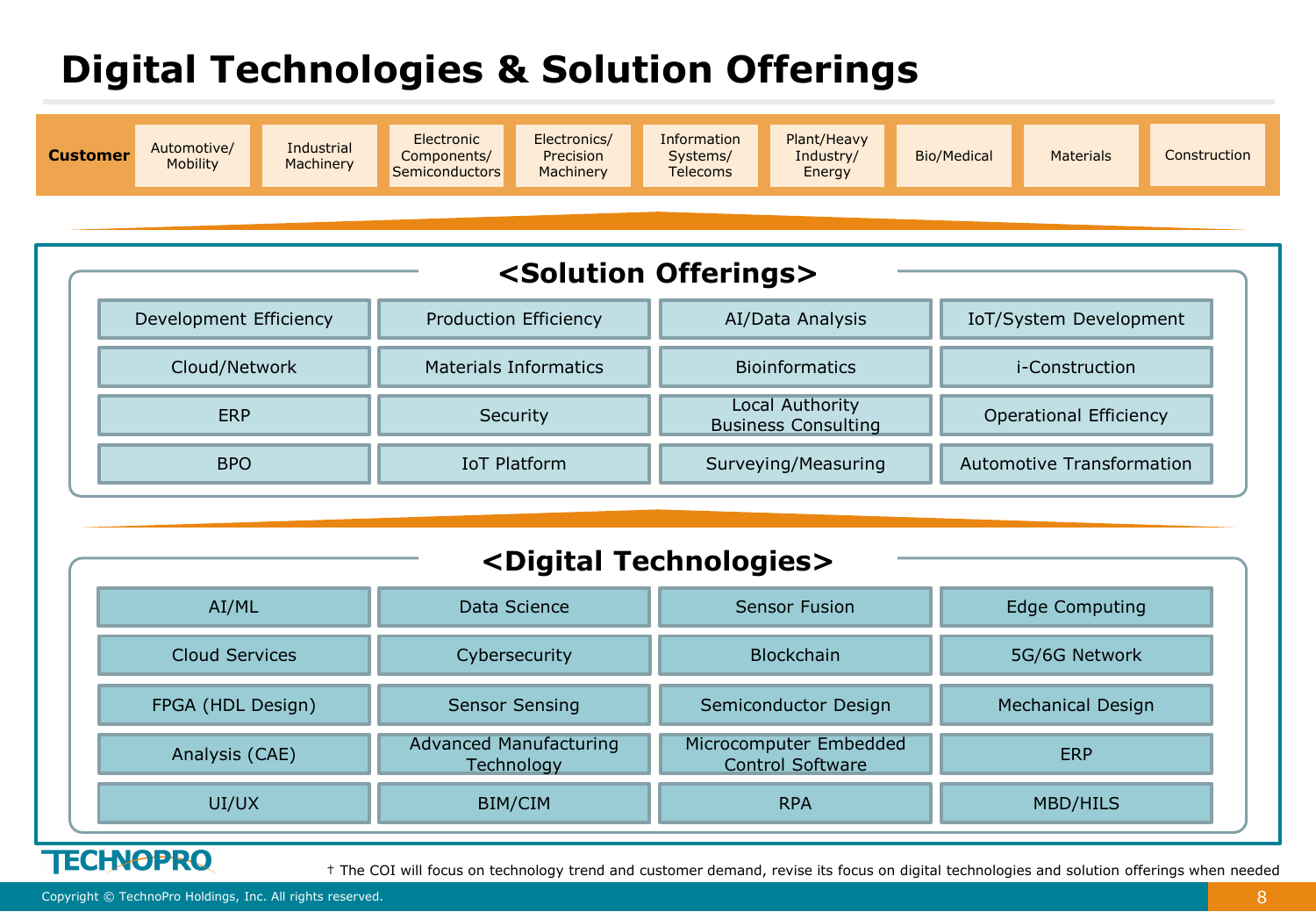## **Japan Solution Business Progress**

- Established strategic objectives which are 1) increasing engineers capable of responding to **digital technologies** on which the Group focuses, and 2) expanding **solution offerings** designed to solve customer issues by leveraging the combination of these leading-edge technologies
- **Regularly discloses KPIs** concerning major digital technologies and solution offerings as factors comprising Japan Solution Business in addition to sum total figures

|                                                                | <b>Revenue</b><br>(JPY millions) |                |                |                |    | <b>Ave. Assigned Engineers</b><br>(no. of engineers/month) |     |                |                | <b>Ave. Unit Sales Price</b><br>(JPY thousands/month) |                |                |    |    |
|----------------------------------------------------------------|----------------------------------|----------------|----------------|----------------|----|------------------------------------------------------------|-----|----------------|----------------|-------------------------------------------------------|----------------|----------------|----|----|
|                                                                | <b>FY21.6</b>                    |                |                | <b>FY22.6</b>  |    |                                                            |     | FY22.6         |                |                                                       |                | <b>FY22.6</b>  |    |    |
|                                                                | Total                            | Q <sub>1</sub> | Q <sub>2</sub> | Q <sub>3</sub> | Q4 | Total                                                      | Q1  | Q <sub>2</sub> | Q <sub>3</sub> | Q4                                                    | Q <sub>1</sub> | Q <sub>2</sub> | Q3 | Q4 |
| <b>Japan Solution Business Revenue</b><br>(narrow definition*) | 27,796                           | 8,120          | 8,508          |                |    |                                                            |     | 3,458 3,527    |                |                                                       | 783            | 804            |    |    |
| Ratio on consolidated revenue                                  | 17.2%                            | 19.5%          | 19.0%          |                |    |                                                            |     |                |                |                                                       |                |                |    |    |
| o/w Major Digital Technologies                                 |                                  |                |                |                |    |                                                            |     |                |                |                                                       |                |                |    |    |
| AI/ML/Data Science                                             |                                  | 520            | 561            |                |    |                                                            | 252 | 265            |                |                                                       | 687            | 705            |    |    |
| Cloud Services                                                 |                                  | 772            | 783            |                |    |                                                            | 329 | 336            |                |                                                       | 782            | 776            |    |    |
| Cybersecurity                                                  |                                  | 229            | 269            |                |    |                                                            | 117 | 124            |                |                                                       | 654            | 724            |    |    |
| 5G/6G Network                                                  |                                  | 200            | 224            |                |    |                                                            | 100 | 116            |                |                                                       | 669            | 646            |    |    |
| <b>Sensor Sensing</b>                                          |                                  | 277            | 292            |                |    |                                                            | 114 | 119            |                |                                                       | 809            | 819            |    |    |
| Semiconductor Design                                           |                                  | 478            | 521            |                |    |                                                            | 209 | 218            |                |                                                       | 763            | 798            |    |    |
| Mechanical Design                                              |                                  | 368            | 408            |                |    |                                                            | 173 | 182            |                |                                                       | 710            | 748            |    |    |
| Analysis (CAE)                                                 |                                  | 578            | 650            |                |    |                                                            | 284 | 315            |                |                                                       | 678            | 687            |    |    |
| Advanced Manufacturing Technology                              |                                  | 398            | 436            |                |    |                                                            | 173 | 186            |                |                                                       | 769            | 783            |    |    |
| Microcomputer Embedded Control SW                              |                                  | 2,120          | 2,001          |                |    |                                                            | 950 | 861            |                |                                                       | 744            | 774            |    |    |
| <b>ERP</b>                                                     |                                  | 468            | 487            |                |    |                                                            | 208 | 214            |                |                                                       | 750            | 759            |    |    |
| <b>RPA</b>                                                     |                                  | 70             | 149            |                |    |                                                            | 50  | 34             |                |                                                       | 464            | 1,478          |    |    |
| <b>MBD/HILS</b>                                                |                                  | 297            | 308            |                |    |                                                            | 92  | 94             |                |                                                       | 1,081 1,091    |                |    |    |
|                                                                |                                  |                |                |                |    |                                                            |     |                |                |                                                       |                |                |    |    |
| o/w Major Solution Offerings<br>Development Efficiency         |                                  | 553            | 499            |                |    |                                                            | 182 | 168            |                |                                                       | 1,015          | 991            |    |    |
| Production Efficiency                                          |                                  | 315            | 274            |                |    |                                                            | 123 | 97             |                |                                                       | 858            | 947            |    |    |
| AI/Data Analysis                                               |                                  | 295            | 302            |                |    |                                                            | 131 | 129            |                |                                                       | 751            | 783            |    |    |
| IoT System Development/Platform                                |                                  | 191            | 277            |                |    |                                                            | 76  | 84             |                |                                                       | 832            | 1,096          |    |    |
| <b>ERP</b>                                                     |                                  | 316            | 345            |                |    |                                                            | 73  | 98             |                |                                                       | 1,450 1,169    |                |    |    |
| <b>Operational Efficiency</b>                                  |                                  | 420            | 472            |                |    |                                                            | 98  | 108            |                |                                                       | 1,436 1,460    |                |    |    |
|                                                                |                                  |                |                |                |    |                                                            |     |                |                |                                                       |                |                |    |    |

### **TECHNOPRO**

\* Applied same definition used for "Solution Business Revenue" shown on "Evolution 2026" Slide P34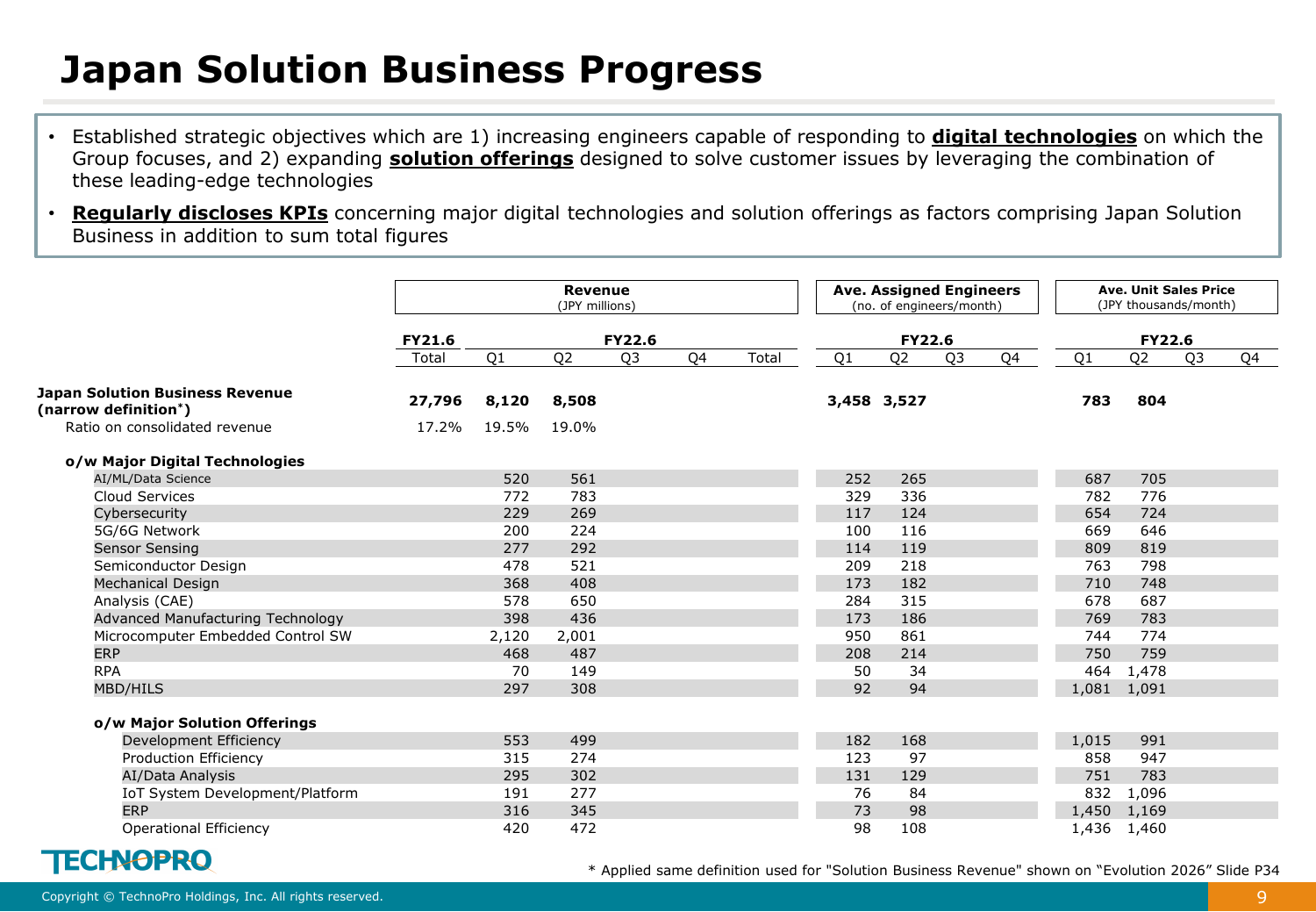# **Engineer Training Efforts for Japan Solution Business**

• Build ecosystem with alliance partners including global IT vendors and startups who boast leading-edge technologies or platforms, thereby **bring forward training of engineers** capable of delivering excellent performance in emerging technology areas where demand is expected to grow

| No. of Trained & Qualified Engineers in Major Leading-edge Technologies |                     |               |                | (no. of engineers)  | <b>Alliance Partners</b>         |
|-------------------------------------------------------------------------|---------------------|---------------|----------------|---------------------|----------------------------------|
|                                                                         | <b>As of FY21.6</b> | <b>FY22.6</b> |                | <b>As of FY22.6</b> |                                  |
|                                                                         | Cumulative<br>Total | H1            | H <sub>2</sub> | Cumulative<br>Total | Albert                           |
| <b>No. of Trained Engineers</b>                                         |                     |               |                |                     |                                  |
| AI/ML                                                                   | 348                 | 620           |                | 968                 | Analytical technology            |
| Data Science                                                            | 380                 | 29            |                | 409                 |                                  |
| <b>Cloud Services</b>                                                   | 234                 | 90            |                | 324                 | FACTORY                          |
| <b>ERP</b>                                                              | 94                  | 75            |                | 169                 | <b>Aidemy</b>                    |
| <b>Total</b>                                                            | 1,056               | 814           |                | 1,870               |                                  |
|                                                                         | <b>21.6 End</b>     | 21.12 End     |                | <b>22.6 End</b>     |                                  |
| <b>No. of Qualified Engineers</b>                                       |                     |               |                |                     | aws<br>partner<br>network        |
| AI/ML/Data Science                                                      |                     |               |                |                     |                                  |
| <b>G</b> Certification                                                  | 32                  | 51            |                |                     | Select                           |
| E License                                                               | 3                   | 8             |                |                     | Consulting                       |
| Python 3 Certified Engineer                                             | 196                 | 228           |                |                     | Partner                          |
| Japan Statistical Society Certificate<br>grade 2 or higher              | 117                 | 123           |                |                     |                                  |
|                                                                         |                     |               |                |                     | Gold<br><b>Microsoft Partner</b> |
| Cloud                                                                   |                     |               |                |                     |                                  |
| <b>AWS</b>                                                              | 243                 | 449           |                |                     | Microsoft                        |
| Azure                                                                   | 19                  | 31            |                |                     |                                  |
| Salesforce                                                              | 27                  | 32            |                |                     | salesforce                       |
|                                                                         |                     |               |                |                     |                                  |
| ERP                                                                     |                     |               |                |                     | <b>PARTNER</b>                   |
| <b>SAP</b>                                                              | 14                  | 14            |                |                     | <b>Silver</b>                    |
| <b>Total</b><br>TECLNABDO                                               | 651                 | 936           |                |                     | <b>Partner</b>                   |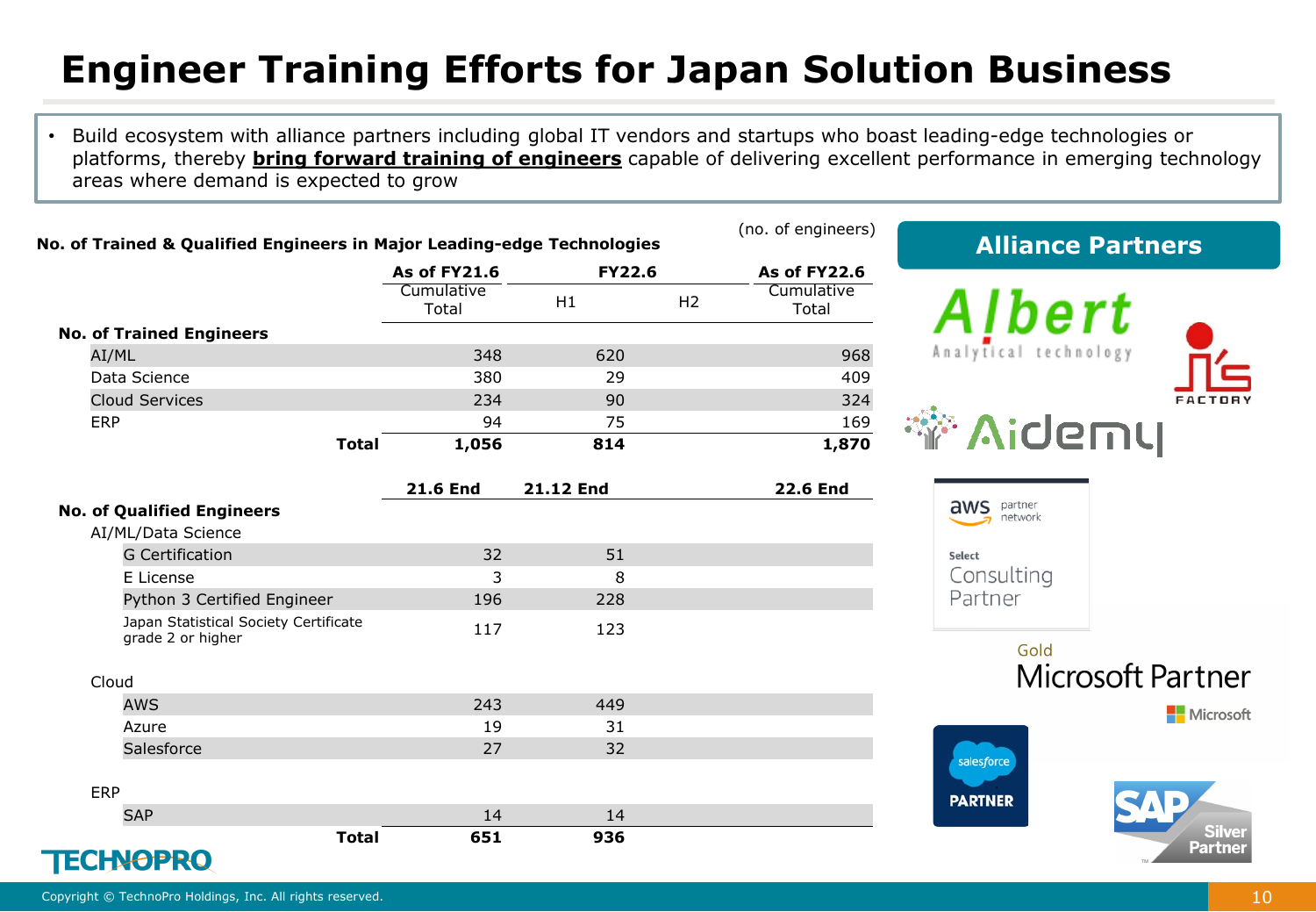# **Solution Business: TechnoPro Group Competence**

- **20,000 engineers engaged in design and implementation work at our customer sites** have great opportunities to discover the essential business issues of customers
- Based on the information provided by the engineers, our technical consultants propose the optimal solutions and consistently **deliver solutions from design to implementation (i.e. End-to-End Solutions)**, committing to thoroughly solve the customer's issues and pain points; consequently differentiates us from strategy consulting firms and SIers in general

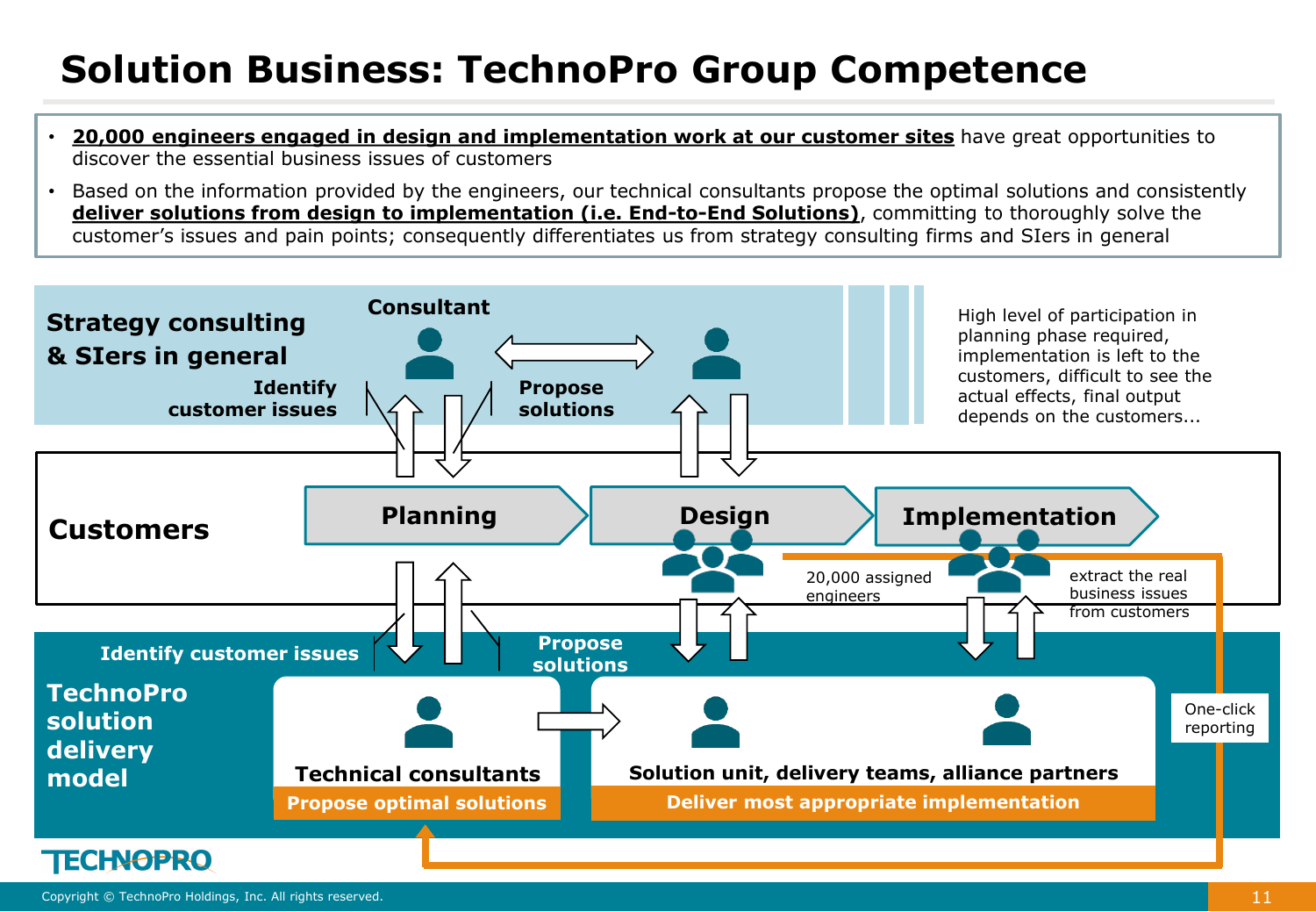# **Sales Promotion Leveraging Engineers [Japan]**

- **Captured customers' challenges and issues before they become visible** through touch points created by engineers working on-site, offered tailored proposals (using "one-click reporting" and "service catalogues" integrated into internal IT systems) more proactively than peers, achieved results despite constraints on sales activities due to COVID-19 pandemic
- **Achieved higher ratio of obtaining exclusive orders and closing contracts** compared with the orders acquired by field sales, also provided monetary incentives to engineers

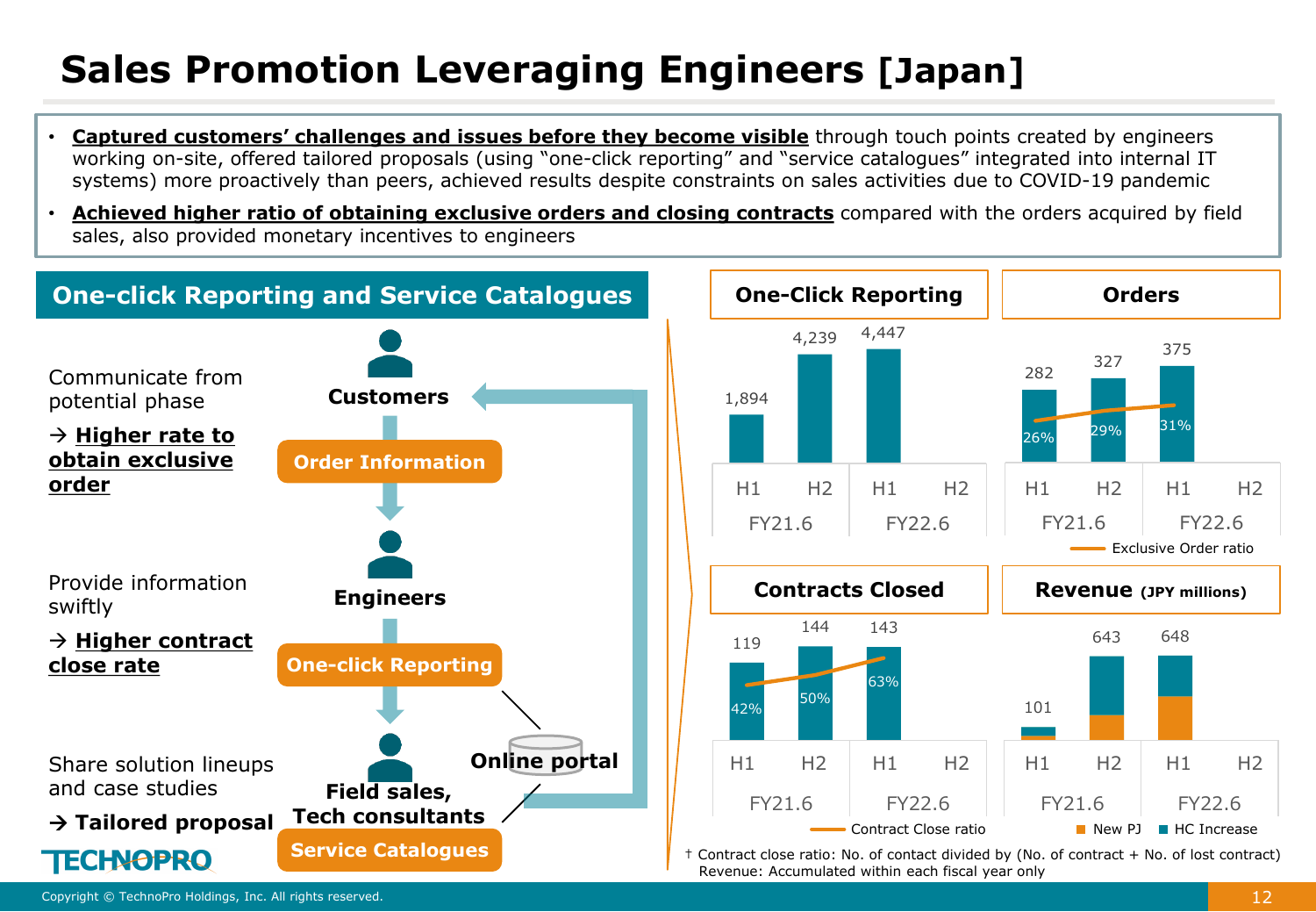# **Robosoft PMI Status**

- Carried out 100-day PMI plan after the closing of acquisition in September 2021 and achieved **smooth implementation of governance foundation** both in commercial and administrative areas
- Aims to accelerate integration of its solution business prowess and digital technologies capability into Japan, as well as **increase of newly acquired orders and executed contracts in Japan**

### **<100-day PMI Plan Major Initiatives>**

### • **Introduce a long-term incentive plan for key management including CEO**

- Linked with 5-year business plan, mitigating retention risk

### • **Newly establish Japan Client Development (JCD)**

- Integrated Robosoft's solution offerings into the Group's service catalogues, commenced sales activities for Japanese customer base
- UI/UX design solutions are attracting strong interest, although deals are not closed yet

#### • **Share prowess in Solution Business**

- Examining and importing Robosoft's expertise such as delivery process, engineer/sales training, marketing

#### • **Formulate bolt-on acquisition strategy centered with Robosoft**

- Create a list of offshore delivery companies that complement specific technological capabilities and solutions, and explore M&A possibilities

### **Commercial Initiatives Administrative Initiatives**

- **Correct & improve issues identified in due diligence**
	- Thoroughly corrected compliance related issues identified in the legal DD

### • **Establish management system compliant with the Group's criteria**

- Management standards were very high, therefore smoothly carries out monthly accounting consolidation, budget vs. actual analysis/KPI management, forecasts
- Began to build internal control system, IT governance required for subsidiary of the TSE listed company
- Started to discuss plans to introduce new systems for accounting, HR, delivery process management along with company growth

#### • **Succession of Promotor & CFO**

- Named a new CFO from TechnoPro's Overseas Business Dept. who has been in charge of Robosoft's PMI, will send to India while considering the COVID-19 situation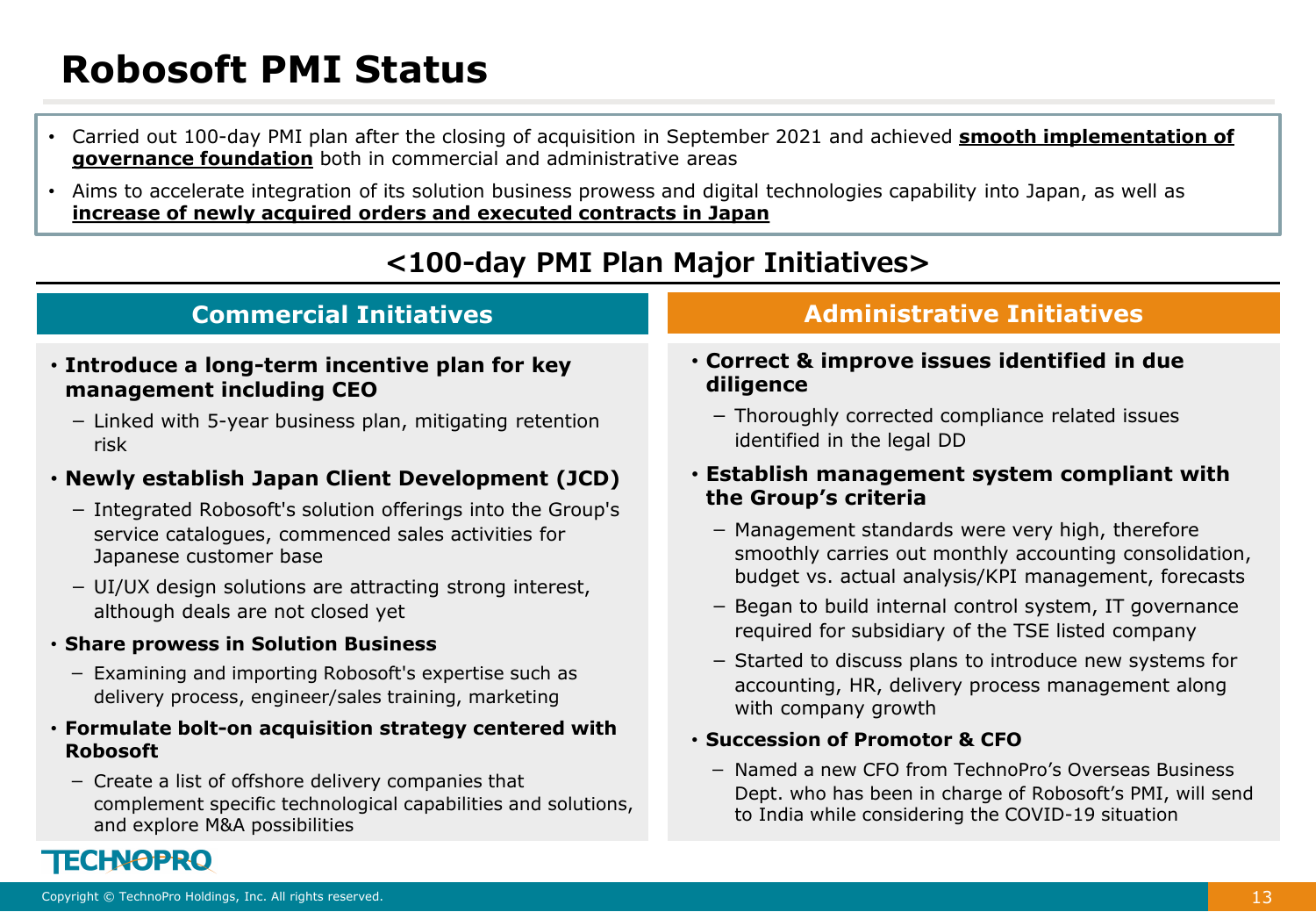# **Digital Transformation (DX) in the Group**

- By leveraging assets obtained through Core Business (engineers/customer touchpoints/training curriculums), **promotes evolution of Core Business** with digital technologies and data utilization (the key to achieve DX in the Group lies in the development of AI engine through accumulating and analyzing engineer lifecycle data)
- Plans to **assign in-house engineers** as far as possible to develop the Group's internal IT systems in order to gain know-how and experience concerning leading-edge technologies

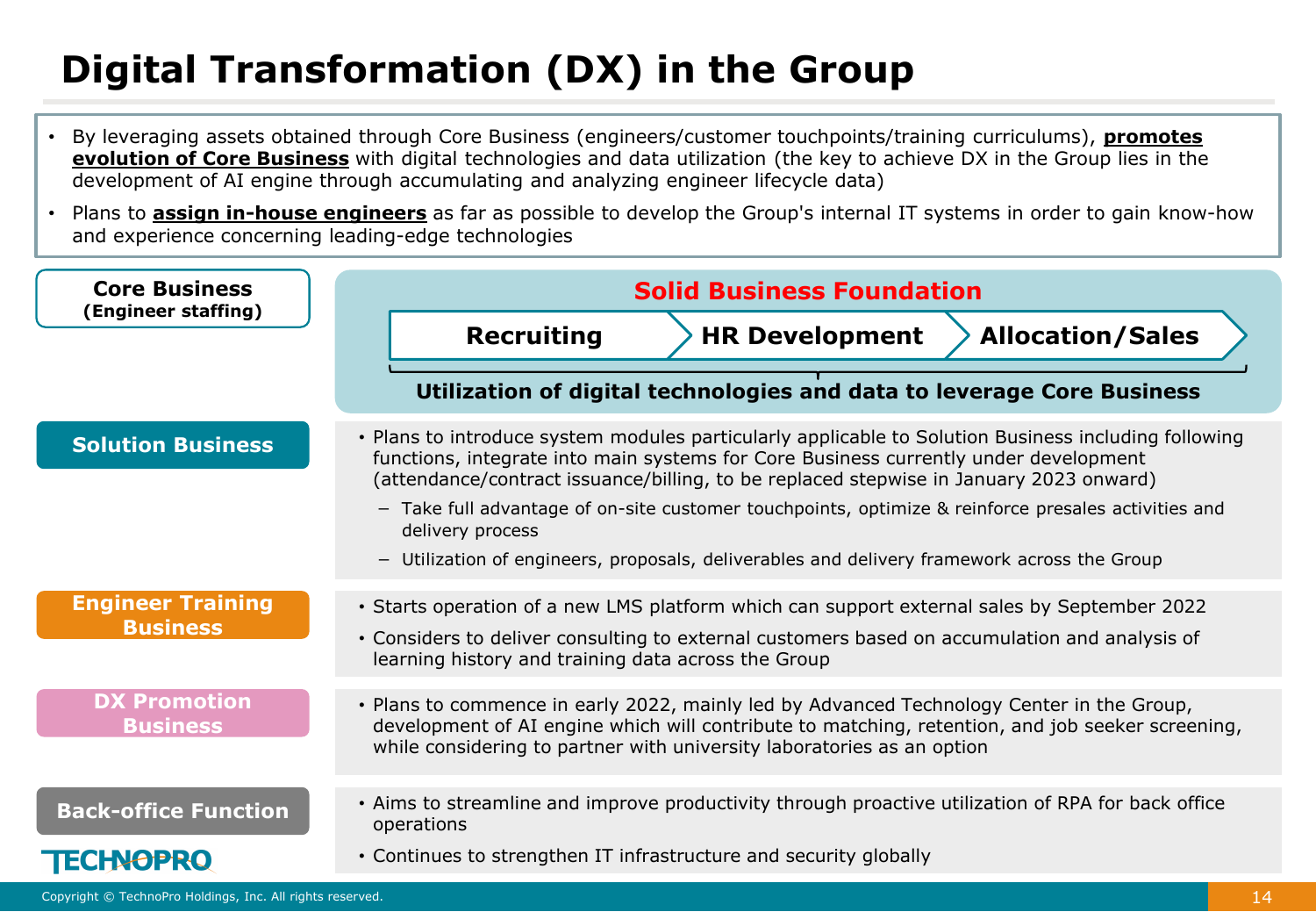|    |                                                               | Page |
|----|---------------------------------------------------------------|------|
|    | : Business Environment                                        |      |
|    | Medium-Term Management Plan<br>II : "Evolution 2026" Progress |      |
| ПT | : Sustainability Management                                   | 16   |

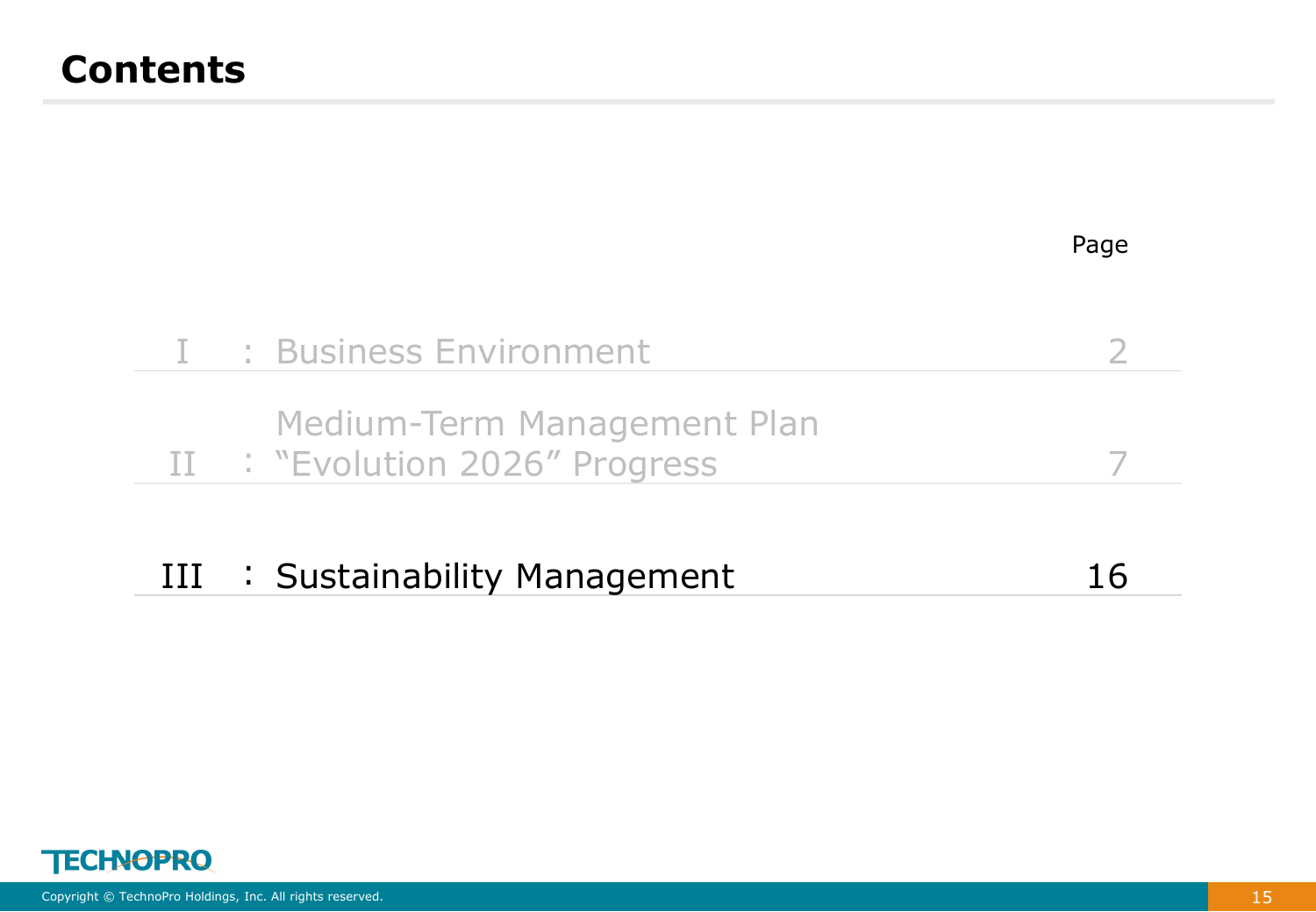# **Sustainability Management**

- **Established Sustainability Committee** chaired by the President, Representative Director & CEO to make decisions relating to the consideration of material issues, development and operation
- Aims to develop and operate rules and regulations including Sustainability Policy, thereby **promote understanding of sustainability management at business operation**

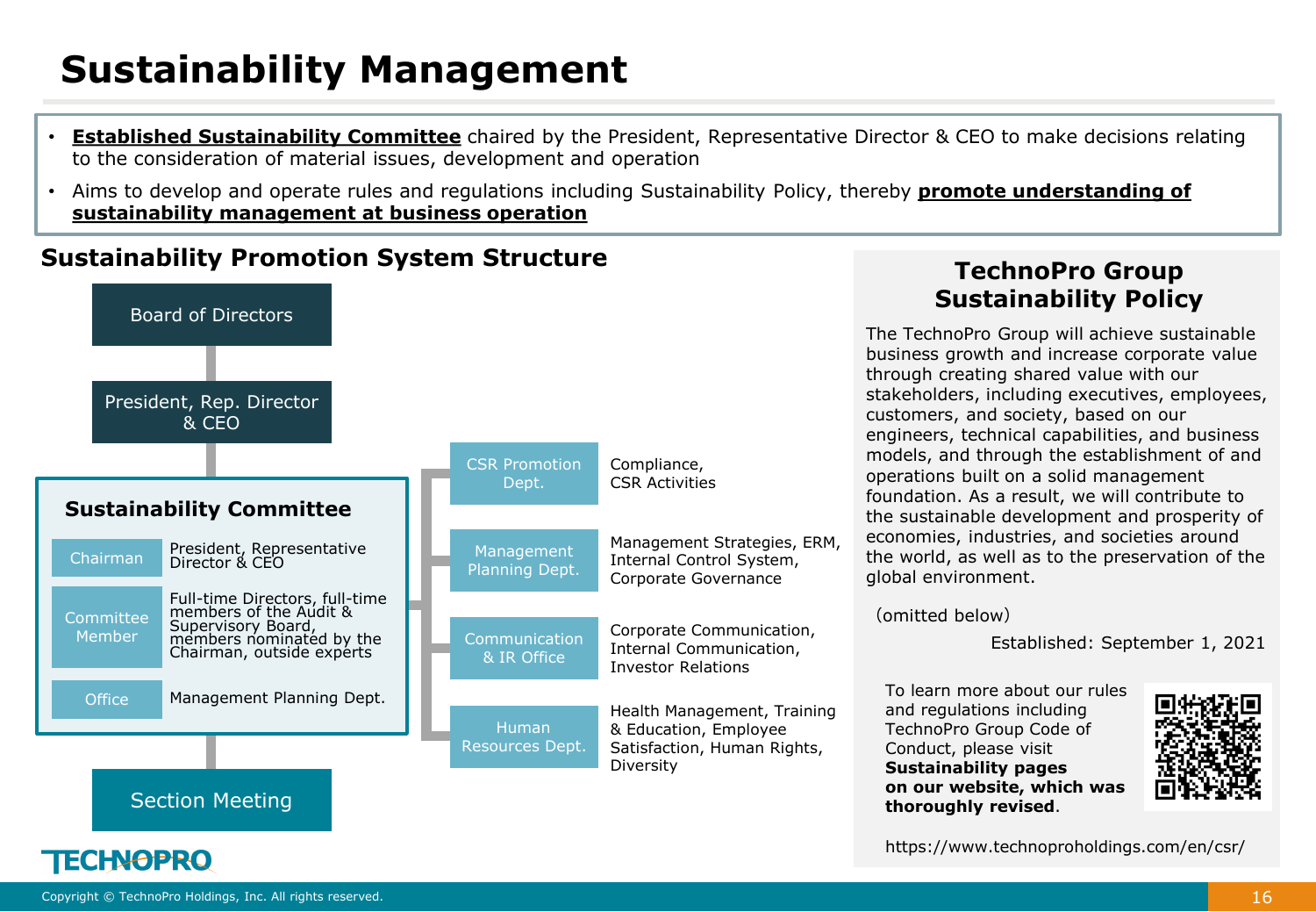# **ESG/SDGs Initiatives**

- Focusing on contributing to social issues through business activities, **established KPIs and targets relating to materiality** and disclose in the Integrated Report published every December
- The Integrated Report 2021 provides ever wider information concerning the KPI figures and targets in order to respond to the needs from society and investor community

#### **Material Issues (Materiality) for the TechnoPro Group MSCI ESG Ratings and Selected ESG Indices**

### Ⅰ

Ⅱ

Ⅲ

Ⅳ

#### **Raising Everyone's Potential**

- Issues related to Human Resources
- 23 KPIs incl. People undergoing training, etc.

#### **Contributing to Society through the Power of Technology**

- Issues related to Technology
- 5 KPIs incl. No. of digital-related engineers, etc.

#### **A Trusted Partner**

- Issues related to Social Responsibility
- 7 KPIs incl. CO<sub>2</sub> emissions, etc.

#### **A Sustainably Growing Company**

- Issues related to Corporate Governance
- 13 KPIs incl. % of outside directors , etc.

As of 2021, TechnoPro Holdings, Inc. received an MSCI ESG Rating of AA



THE USE BY TechnoPro Holdings, Inc. OF ANY MSCI ESG RESEARCH LLC OR ITS AFFILIATES ("MSCI") DATA, AND THE USE OF MSCI LOGOS, TRADEMARKS, SERVICE MARKS OR INDEX NAMES HEREIN, DO NOT CONSTITUTE A SPONSORSHIP, ENDORSEMENT, RECOMMENDATION, OR PROMOTION OF TechnoPro Holdings, Inc. BY MSCI. MSCI SERVICES AND DATA ARE THE PROPERTY OF MSCI OR ITS INFORMATION PROVIDERS, AND ARE PROVIDED 'AS-IS' AND WITHOUT WARRANTY. MSCI NAMES AND LOGOS ARE TRADEMARKS OR SERVICE MARKS OF MSCI.

**2022** CONSTITUENT MSCL JAPAN **ESG SELECT LEADERS INDEX** 

2022 CONSTITUENT MSCLJAPAN EMPOWERING WOMEN INDEX (WIN)

THE INCLUSION OF TechnoPro Holdings, Inc. IN ANY MSCI INDEX, AND THE USE OF MSCI LOGOS, TRADEMARKS, SERVICE MARKS OR INDEX NAMES HEREIN, DO NOT CONSTITUTE A SPONSORSHIP, ENDORSEMENT OR PROMOTION OF TechnoPro Holdings, Inc. BY MSCI OR ANY OF ITS AFFILIATES. THE MSCI INDEXES ARE THE EXCLUSIVE PROPERTY OF MSCI. MSCI AND THE MSCI INDEX NAMES AND LOGOS ARE TRADEMARKS OR SERVICE MARKS OF MSCI OR ITS AFFILIATES.

### **The TechnoPro Group's Key SDGs**

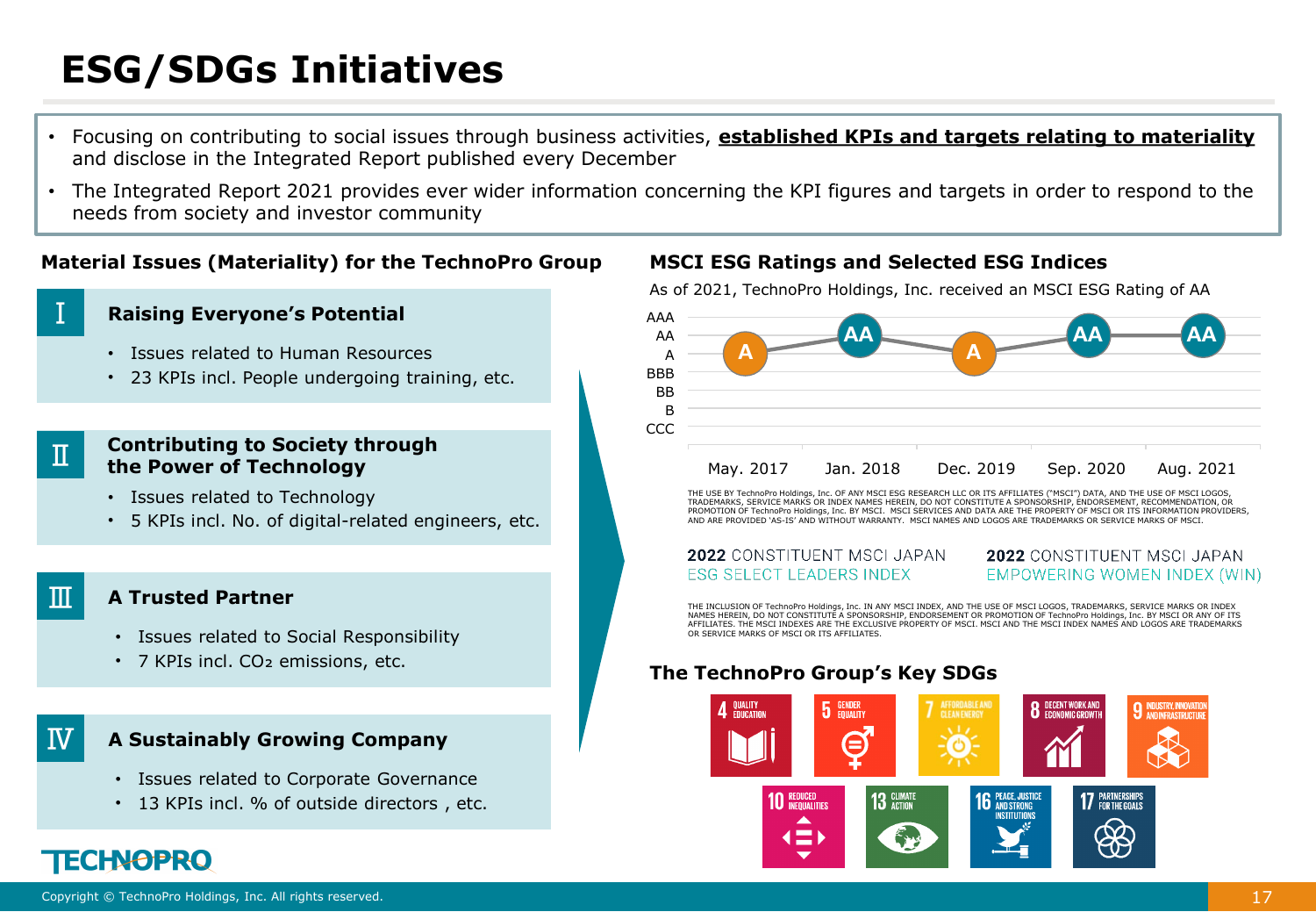# **KPIs and Targets for Material Issues (Materiality)**

| <b>Human Resources</b>                                                     |                      |         | <b>Raising Everyone's Potential</b> |                   |                    |                   |                                                                      |  |  |
|----------------------------------------------------------------------------|----------------------|---------|-------------------------------------|-------------------|--------------------|-------------------|----------------------------------------------------------------------|--|--|
|                                                                            |                      | FY17.6  | FY18.6                              | FY19.6            | FY20.6             | <b>FY21.6</b>     | Target                                                               |  |  |
| No. of People undergoing training<br>(cumulative)                          | (People)             | 55,521  | 79,105                              | 208,522           | 235,670            | 213,795           | Total of 300,000 people/<br>year in FY26.6<br>(incl. e-learning)     |  |  |
| Of which, group training (cumulative)<br>Of which, e-learning (cumulative) | (People)<br>(People) | 55,521  | 71,023<br>8,082                     | 97,306<br>111,216 | 120,829<br>114,841 | 47,441<br>166,354 |                                                                      |  |  |
| Hours of training (cumulative)                                             | (Hours)              | 220,618 | 258,115                             | 512,231           | 492,566            | 447,809           |                                                                      |  |  |
| No. of unique participants<br>(including e-learning)                       | (People)             |         | —                                   | 17,153            | 22,039             | 22,974            |                                                                      |  |  |
| Employee satisfaction (index: $FY13.6 = 100$ )                             |                      | 108     | 107                                 | 113               | 114                | 118               | Improve continuously                                                 |  |  |
| No. of customer participants<br>in the engineer training business          | (People)             |         |                                     |                   |                    | 10,400            | 13,000 people/year by FY26.6                                         |  |  |
| Revenue from the engineer training business                                | (billion yen)        |         |                                     |                   |                    | 16.7              | ¥2 billion in FY26.6                                                 |  |  |
| % of Women Hired (total)                                                   |                      | 17.6%   | 19.7%                               | 26.1%             | 24.9%              | 22.6%             | 30% or above by June 2026                                            |  |  |
| Of which, new graduates                                                    |                      | 15.6%   | 15.3%                               | 22.5%             | 19.3%              | 24.3%             |                                                                      |  |  |
| Of which, mid-career hires                                                 |                      | 18.1%   | 21.1%                               | 27.7%             | 27.1%              | 22.2%             |                                                                      |  |  |
| % of female employees                                                      |                      | 13.9%   | 15.2%                               | 17.2%             | 18.4%              | 18.3%             | 20% by June 2026                                                     |  |  |
| % of female employees in managerial positions                              |                      | 5.4%    | 7.9%                                | 8.1%              | 7.6%               | 7.9%              | 10% by June 2026                                                     |  |  |
| % of non-Japanese nationals in managerial<br>positions                     |                      | 0.6%    | 0.9%                                | 1.2%              | 1.4%               | 1.4%              | Increase the diversity of the Group's<br>managers over the long term |  |  |
| % of mid-career hires<br>% of mid-career hires in managerial positions     |                      | 80.0%   | 76.2%                               | 77.7%             | 70.5%              | 80.6%<br>83.6%    |                                                                      |  |  |
| No. of non-Japanese engineers working<br>in Japan                          | (People)             | 550     | 756                                 | 985               | 1,178              | 921               | 1,500 people by June 2026                                            |  |  |
| % of women taking childcare leave                                          |                      | 95.8%   | 100.0%                              | 98.7%             | 100.0%             | 100.0%            |                                                                      |  |  |
| % of men taking childcare leave                                            |                      | 3.1%    | 4.0%                                | 5.7%              | 7.0%               | 11.8%             | 20% or above by FY 26.6                                              |  |  |
| No. of men taking childcare leave                                          | (People)             | 11      | 16                                  | 21                | 35                 | 36                |                                                                      |  |  |
| % of employees with disabilities                                           |                      | 2.21%   | 2.21%                               | 2.21%             | 2.21%              | 2.27%             | Maintain employment rate at or above<br>legal mandated level         |  |  |
| No. of people aged 60 or more                                              | (People)             | 535     | 641                                 | 725               | 742                | 768               | Increase continuously                                                |  |  |
| Turnover rate of permanent employee engineers                              |                      | 7.9%    | 8.1%                                | 8.3%              | 8.8%               | 8.4%              | At or below 7.5%                                                     |  |  |

### **Technology Contributing to Society through the Power of Technology**

| ___                                             |               |        |        |        |                          |               |                           |  |
|-------------------------------------------------|---------------|--------|--------|--------|--------------------------|---------------|---------------------------|--|
|                                                 |               | FY17.6 | FY18.6 | FY19.6 | FY20.6                   | <b>FY21.6</b> | Target                    |  |
| Revenue from the solution business (Japan)      | (billion yen) |        |        |        |                          | 27.8          | ¥57 billion in FY26.6     |  |
| No. of digital-related engineers                | (People)      |        |        |        | $\overline{\phantom{m}}$ | 2,991         | 6,000 people by June 2026 |  |
| Revenue from digital-related engineering        | (billion yen) | –      |        |        |                          | _             | ¥50 billion in FY26.6     |  |
| No. of environment-related engineers            | (People)      |        | –      |        |                          | -             | 500 people by June 2026   |  |
| Revenue from environment-related<br>engineering | (billion yen) | —      |        |        |                          |               | ¥4 billion in FY26.6      |  |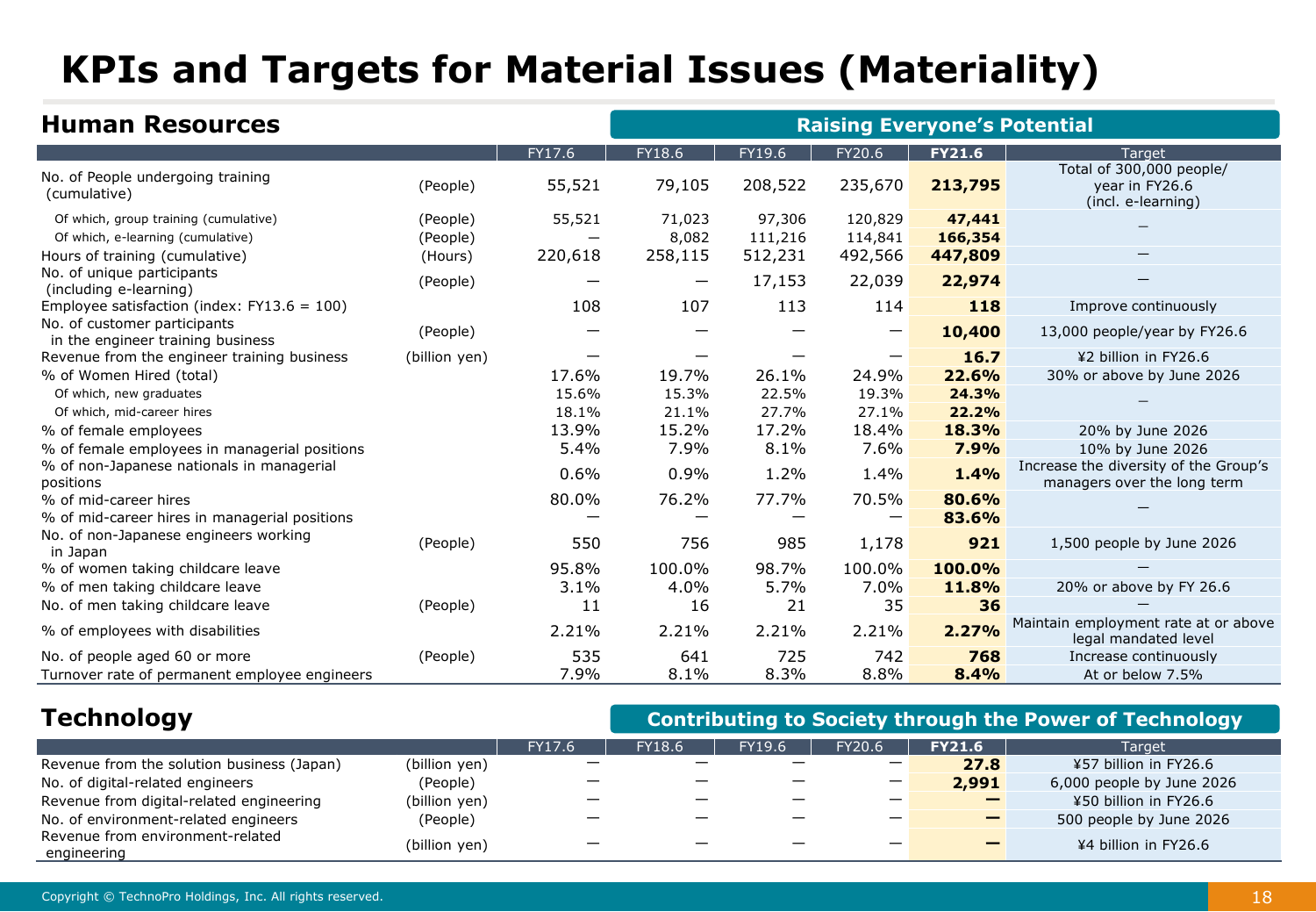# **KPIs and Targets for Material Issues (Materiality) (cont.)**

| <b>Social Responsibility</b>                                                                                   |                         |        |                          |        |         | <b>A Trusted Partner</b> |                                     |
|----------------------------------------------------------------------------------------------------------------|-------------------------|--------|--------------------------|--------|---------|--------------------------|-------------------------------------|
|                                                                                                                |                         | FY17.6 | FY18.6                   | FY19.6 | FY20.6  | <b>FY21.6</b>            | Target                              |
| Material legal violations                                                                                      | (Cases)                 | 0      | 0                        |        | 0       | $\mathbf{0}$             | Continue to have zero cases         |
| Paid leave acquisition rate                                                                                    |                         | 71.3%  | 75.0%                    | 72.1%  | 79.0%   | 74.4%                    | 75% or above                        |
| Average hours of overtime                                                                                      | (Hours/<br>month)       | 19.2   | 17.6                     | 16.3   | 13.5    | 13.3                     | Maintain at 20 hours/month or below |
| % of people participating in training on<br>human rights, ethics, information security,<br>and anti-corruption |                         |        | $\overline{\phantom{m}}$ | 100.0% | 100.0%  | $100.0\%$                | Continue at 100%                    |
| CO <sub>2</sub> emissions (Japan)                                                                              | $(t-CO2)$               |        |                          | —      | 2,118.2 | 1,803.9                  | Reduce continuously                 |
| CO <sub>2</sub> emissions per ¥1 million in revenue                                                            | $(t$ -CO <sub>2</sub> ) |        |                          |        | 0.014   | 0.012                    |                                     |
| Paper usage/revenue<br>$(index: FY15.6 = 100)$                                                                 |                         | 85.9   | 77.5                     | 70.3   | 53.2    | 40.5                     | Improve continuously                |

| Governance                                                                |          |        |        |        |        |               | A Sustainably Growing Company                                         |
|---------------------------------------------------------------------------|----------|--------|--------|--------|--------|---------------|-----------------------------------------------------------------------|
|                                                                           |          | FY17.6 | FY18.6 | FY19.6 | FY20.6 | <b>FY21.6</b> | Target                                                                |
| % of outside directors                                                    |          | 37.5%  | 37.5%  | 37.5%  | 37.5%  | 37.5%         |                                                                       |
| No. of female directors                                                   | (people) |        |        |        |        | $1 * 1$       | Maintain at two or more                                               |
| % of female directors                                                     |          | 12.5%  | 12.5%  | 12.5%  | 12.5%  | $12.5\%$ *1   | —                                                                     |
| No. of female officers<br>(Directors + Audit & Supervisory Board members) | (people) |        |        |        |        | 2             |                                                                       |
| % of female officers<br>(Directors + Audit & Supervisory Board members)   |          | 8.3%   | 8.3%   | 8.3%   | 8.3%   | 16.7%         |                                                                       |
| No. of directors (Group)                                                  | (people) | 25     | 56     | 50     | 53     | 53            |                                                                       |
| No. of female directors (Group)                                           | (people) |        |        |        |        | 3             |                                                                       |
| % of female directors (Group)                                             |          | 12.0%  | 5.4%   | 4.0%   | 3.8%   | 5.7%          | Increase the diversity of the Group's<br>directors over the long term |
| No. of non-Japanese directors (Group)                                     | (people) | 6      | 8      | 10     | 11     | 12            |                                                                       |
| % of non-Japanese directors (Group)                                       |          | 24.0%  | 14.3%  | 20.0%  | 20.8%  | 22.6%         | Increase the diversity of the Group's<br>directors over the long term |
| Internal reporting system                                                 | (Cases)  | 23     | 36     | 52     | 129    | 93            | Ensure appropriate operation of the<br>internal reporting system      |
| $EPS *2$                                                                  | (Yen)    | 75.19  | 81.60  | 88.95  | 99.99  | 122.96        | Grow continuously (achievement of<br>medium-term plan)                |
| No. of IR meetings                                                        | (Cases)  | 333    | 333    | 390    | 520    | 487           | Maintain at or above 400 per annum                                    |

\*1 A new female outside director was elected at the Ordinary General Meeting of Shareholders in September 2021, and as of September 29, 2021, two female directors sit on our Board. (% of female directors of the Company: 22.3%)

### **Integrated Report 2021**

\*2 Calculated based on the number of shares AFTER a three-for-one common stock split conducted on July 1, 2021



https://www.technoproholdings.com/en/ir/ir\_library/integrated\_report.html

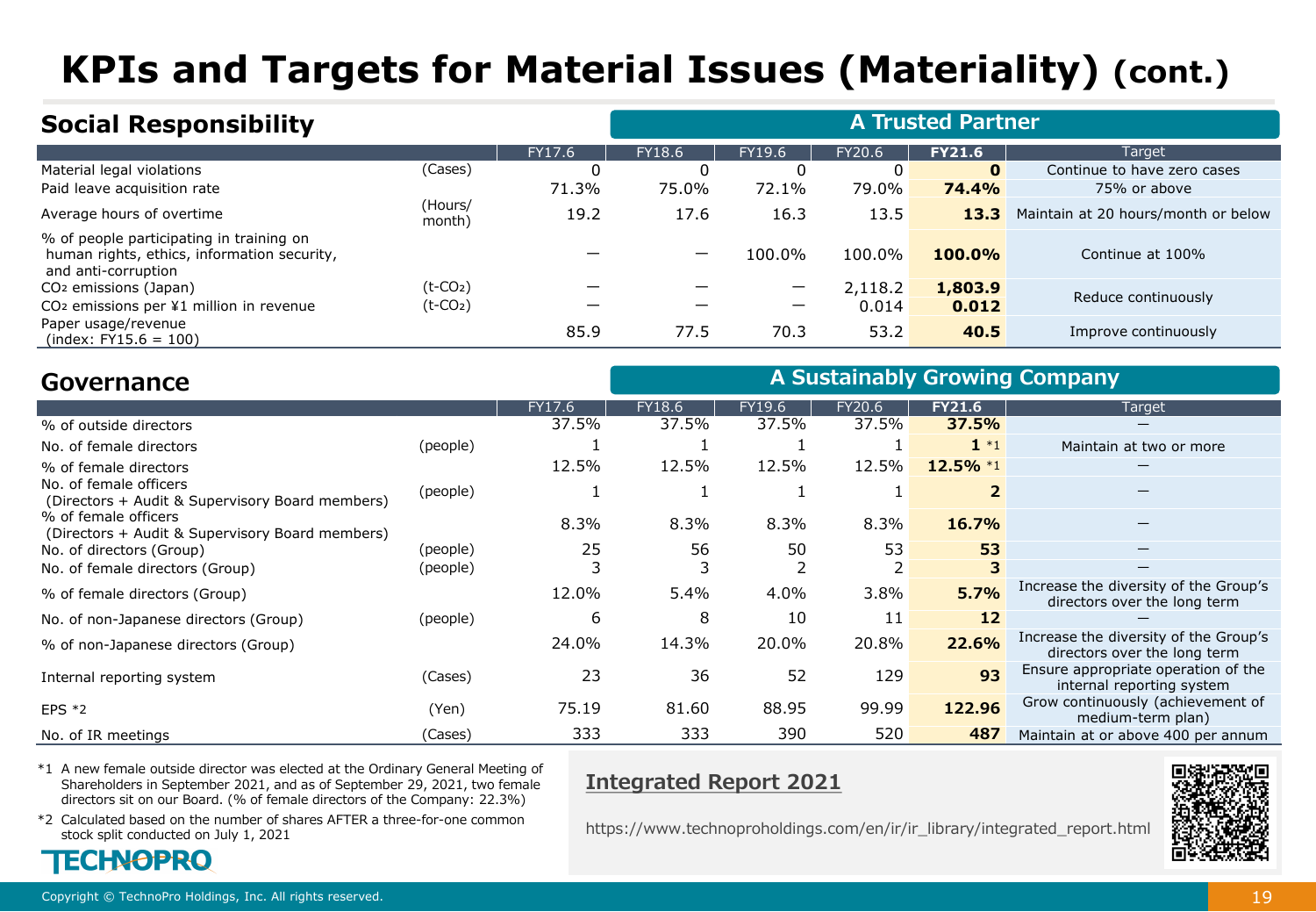### **Disclaimer**

This presentation is based on the information we obtained or on the certain assumptions that we understand to be reasonable. However, this is not for the Company to represent or imply any guarantee to the accuracy or completeness of the contents.

Further, statement in this presentation may contain forward-looking information that could be impacted by various risks and uncertainties, and that may significantly affect expected results. Therefore, it is to be noted not to entirely rely on forward-looking information.

It should be also noted that this presentation or any statement herein is not allowed to make copy or transfer without our prior written consent.

[Email Alerts]

To receive notifications about news release update on TechnoPro Holdings, Inc. via email, please access to the subscription website using QR code on the right and follow the instruction to subscribe.